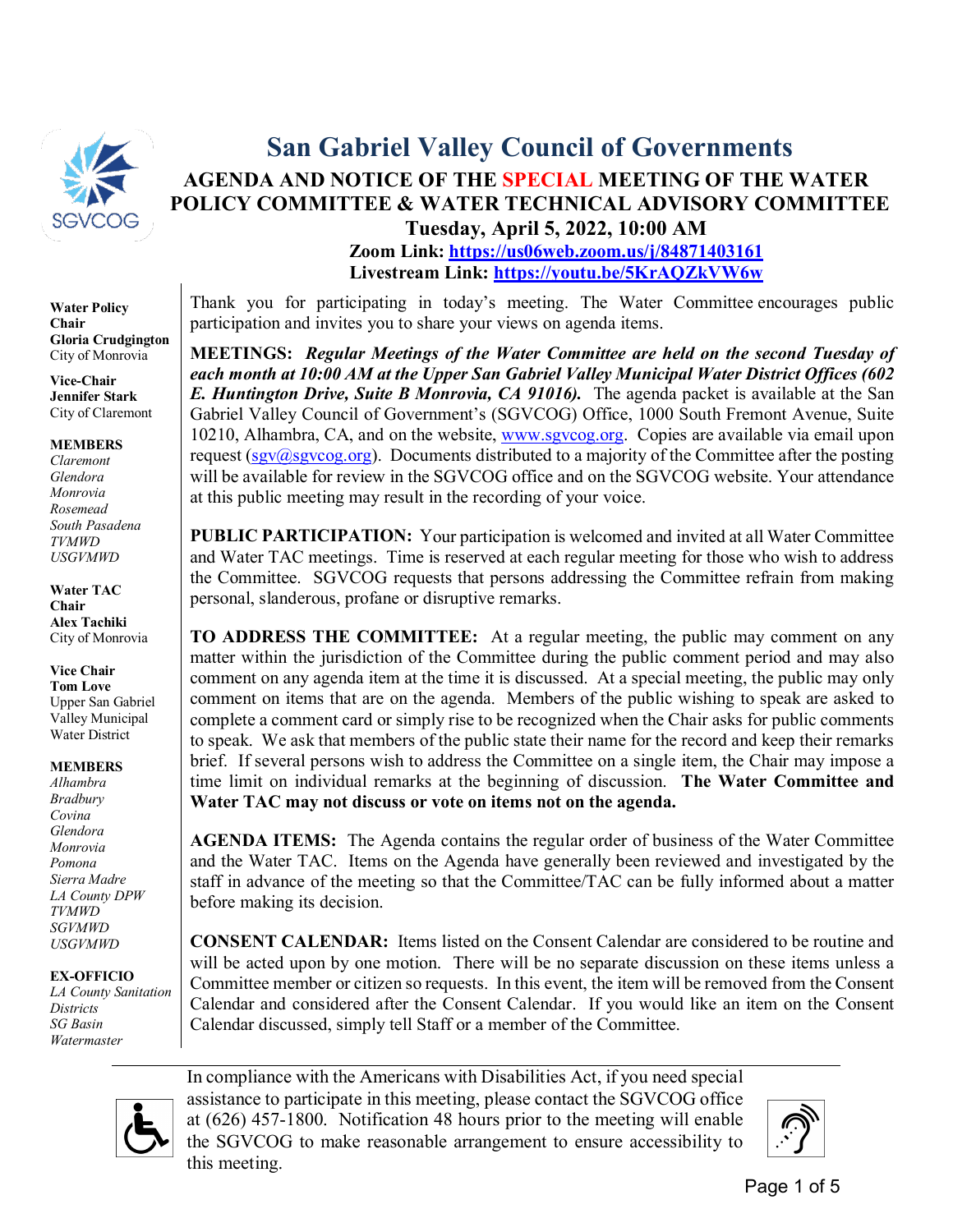#### **MEETING MODIFICATIONS DUE TO THE STATE AND LOCAL EMERGENCY RESULTING FROM THE THREAT OF COVID-19:**

AB 361 (Rivas), signed by California Governor Gavin Newsom on September 16, 2021, authorizes local agencies to hold public meetings via teleconferencing and allows for members of the public to observe and address the meeting telephonically or electronically to promote social distancing due to the state and local emergency resulting from the threat of the Novel Coronavirus (COVID-19).

To follow the new provisions in AB 361 and ensure the safety of Committee Members and staff for the purpose of limiting the risk of COVID-19, in-person public participation at the Water Policy Committee and TAC meeting scheduled for April 5, 2022 will not be allowed. To allow for public participation, the Water Policy Committee and TAC will conduct its meeting through Zoom Video Communications. To participate in the meeting, download Zoom on any phone or computer device and copy and paste the following link into your browser to access the live meeting: [https://us06web.zoom.us/j/84871403161.](https://us06web.zoom.us/j/84871403161) You may also access the meeting via the livestream link on the front of the agenda page.

Instructions for Public Comments: For those wishing to make public comments on agenda and non-agenda items, but within the SGVCOG's subject matter jurisdiction, you may submit written comments via email or provide a verbal comment by participating through Zoom.

- Written Comments (Email): If you wish to submit written public comments to be distributed to the committee members prior to or during the meeting, please submit these materials via email to Brianne Logasa at  $b \log \alpha \log \log \log \alpha$  at least 1 hour prior to the scheduled meeting time. Please indicate in the Subject Line of the email "FOR PUBLIC COMMENT." Emailed public comments will be read into the record and will be part of the recorded meeting minutes. Written public comments may include, but are not limited to letters, reports, and presentations. While there is no page or word count limit for written comments, the time for reading written public comments into the record will be limited to three minutes, which is the same time allotted for verbal comments.
- Verbal Comments (Zoom): Through Zoom, you may provide a verbal comment by using the web interface "Raise Hand" feature. Wait to be called upon by staff, and then you may provide verbal comments for up to 3 minutes. Public comment is taken at the beginning of the meeting for items not on the agenda. Public comment is also accepted at the beginning of each agenda item.

Any member of the public requiring reasonable accommodation to participate in this meeting should Brianne Logasa at least 48 hours prior to the meeting at (626) 457-1800 or at  $blogasa(a)$ sgvcog.org.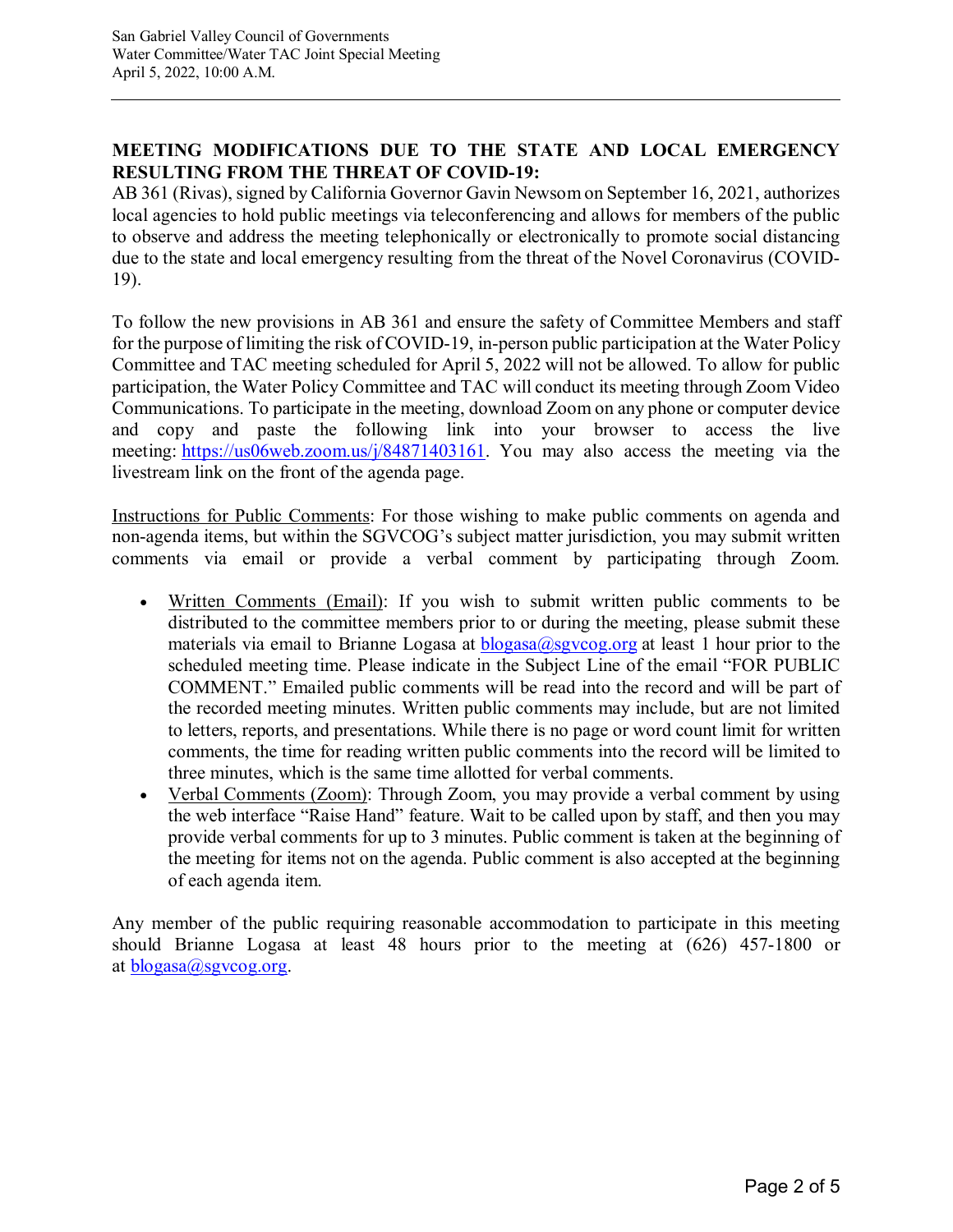#### **PRELIMINARY BUSINESS**

- **1.** Call to Order
- **2.** Roll Call
- **3.** Public Comment *(If necessary, the Chair may place reasonable time limits on all comments).*
- **4.** Changes to Agenda Order: Identify emergency items arising after agenda posting and requiring action prior to next regular meeting.

**CONSENT CALENDAR** *(It is anticipated that the Water Committee/TAC may act on the following matters)*

**5.** Adoption of Resolution 22-04-WC Enabling the Water Policy Committee and Water Technical Advisory Committee (TAC) to Continue Holding Meetings via Teleconferencing **(Page 4)**

*[Recommended Action: Adopt Resolution 22-04-WC making specified findings that the](#page-3-0) existence of a local and state of emergency in California caused by the ongoing COVID-19 pandemic continues to directly impact the ability of the SGVCOG to hold public meetings safely in person thereby necessitating an ability to continue holding meetings via teleconferencing.*

#### **CHAIR'S REPORT**

#### **ANNOUNCEMENTS**

#### **ADJOURN**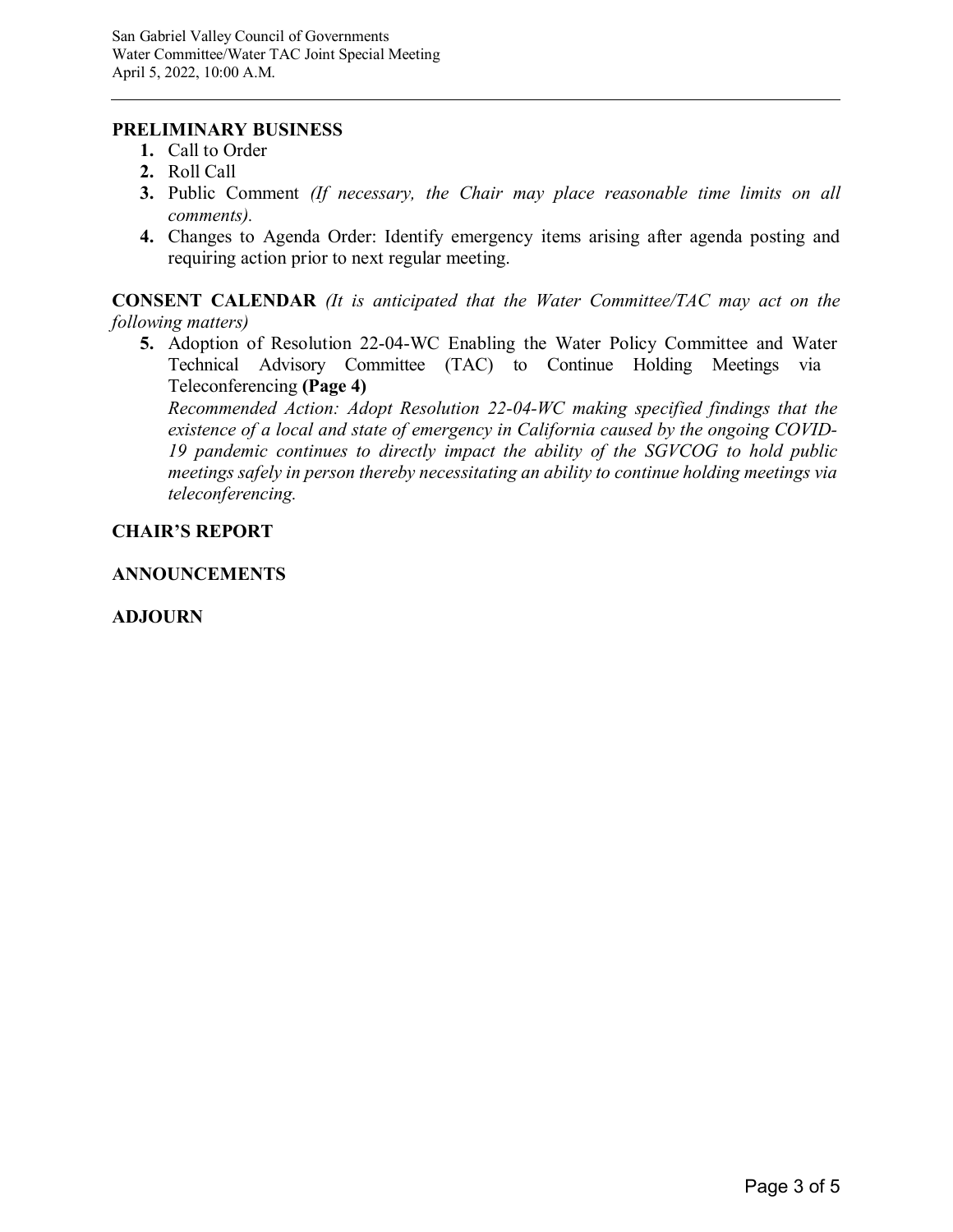### <span id="page-3-0"></span>REPORT

DATE: April 5, 2021

TO: Water Policy Committee & TAC

FROM: Marisa Creter, Executive Director

**RE: ADOPT RESOLUTION 22-04-WC MAKING SPECIFIED FINDINGS TO ENABLE THE WATER POLICY COMMITTEE AND TAC TO CONTINUE TO HOLD MEETINGS VIA TELECONFERENCING**

#### **RECOMMENDED ACTION**

Adopt Resolution 22-04-WC making certain findings that the existence of a local and state of emergency in California caused by the ongoing COVID-19 pandemic continues to directly impact the ability of the SGVCOG to hold public meetings safely in person thereby necessitating an ability to continue holding meetings via teleconferencing.

#### **BACKGROUND**

Introduced by Assemblymember Robert Rivas (D-Hollister) on February 1, 2021, AB 361 codifies portions of Governor Gavin Newsom's existing Ralph M. Brown Act exemptions pertaining to teleconferencing if a local agency issues an emergency finding, and reissues it every 30 days, that it is unsafe to meet in person. Specifically, the Brown Act exemptions include requirements to provide a public teleconference location, to maintain a member quorum within the agency's jurisdiction and to provide for public comment at each teleconference location, such as a private residence. The legislation expires in December 2024. On September 16, 2021, California Governor Gavin Newsom signed AB 361 into law, effective immediately.

A local agency wishing to rely on the provisions of AB 361 must meet one of the following criteria:

- 1. The local agency holds a meeting during a proclaimed state of emergency, and state or local officials have imposed or recommended measures to promote social distancing; or
- 2. The local holds a meeting during a proclaimed state of emergency for the purpose of determining, by majority vote, whether as a result of the emergency, meeting in person would present imminent risks to the health or safety of attendees; or
- 3. The local agency holds a meeting during a proclaimed state of emergency and has determined, by majority vote, that, as a result of the emergency, meeting in person would present imminent risks to the health or safety of attendees.

On March 4, 2020, Governor Newsom proclaimed a State of Emergency in California due to the threat of COVID-19 and shortly thereafter issued Executive Order N-29-20 suspending certain Brown Act provisions relating to teleconferencing as public meetings began to be held online.<sup>1</sup> However, this Executive Order expired on September 30, 2021, despite the State of Emergency remaining in place.

The threat that COVID-19 has presented continues to directly impact the ability of the SGVCOG to conduct Governing Board/committee meetings safely in person. Updated guidelines issued by